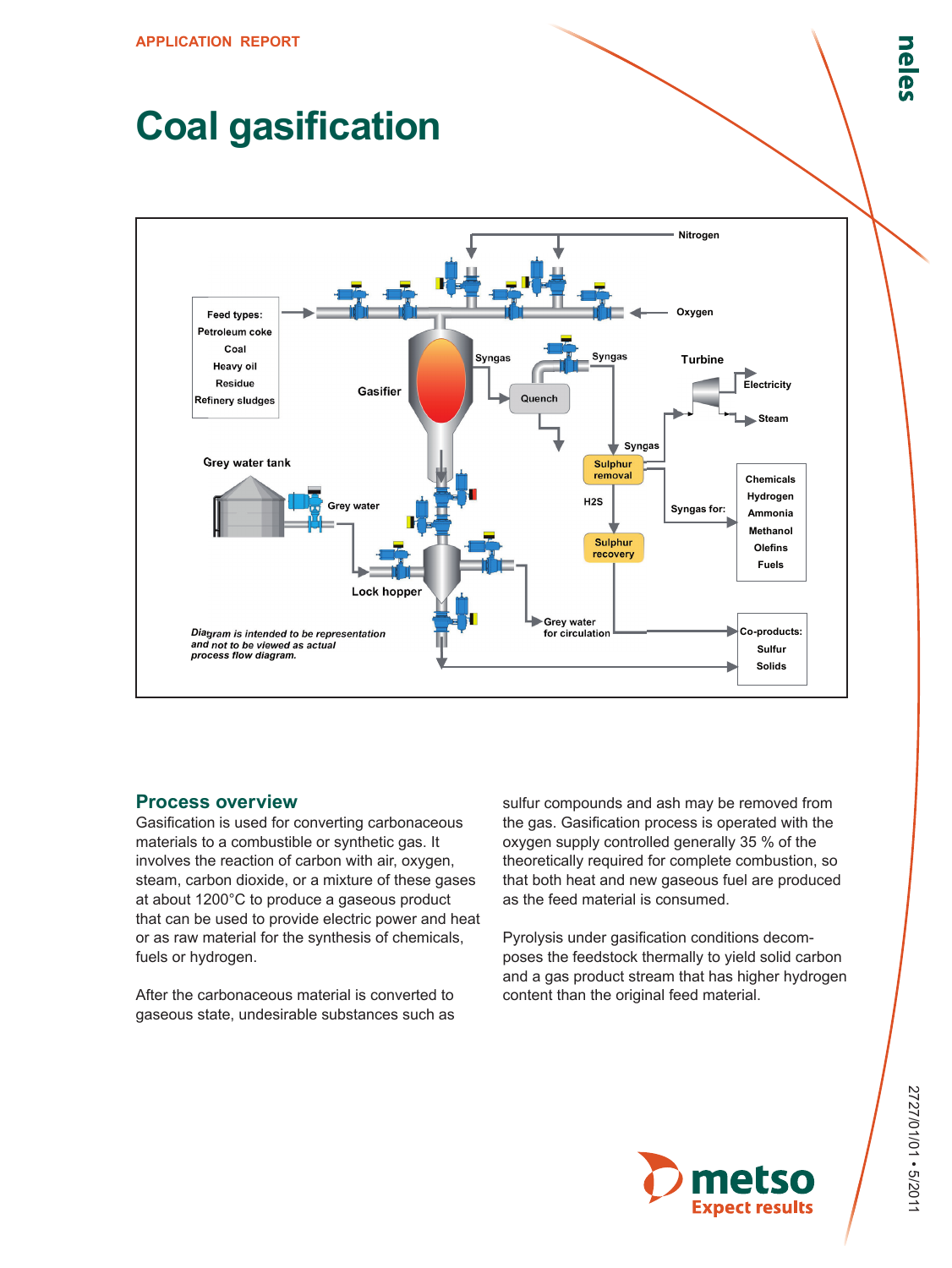# **Coal gasification challenges**

**The target of coal gasification is to convert coal from a solid to gaseous fuel through partial oxidation. Once the fuel is in a gaseous state, undesirable substances, such as sulfur compounds and coal ash, may be removed from the gas. Reliability with long lasting performance in demanding conditions must be taken into account throughout the gasification process when selecting valves for control, on-off and ESD-applications.**

**Health, Safety, Environment** – Valve leaking poses both an environmental and safety issue due to risk of fire, toxicity and volatility of gases. Emergency shutdown and on/off valves must be able to perform their action in a process or equipment failure.

**Top-class products at maximum yield** – The market calls for clean products and high quality. It is important that the process is stable, flexible and under control. Proper control valve performance in the gasifier improves the accuracy of throughput control and adversely affects to the plant performance and also the downstream processes.

**Maintenance costs** – Critical valves in the coal, oxygen, nitrogen feeds as well as slurry handling at lock-hopper section play an extremely important role in successful gasifier and overall process performance. Poorly performing valves in the process that need frequent service will have a direct impact on the productivity of the process.

**Plant run-time** – Gasifiers need frequent maintenance, typically every two months. Therefore they are built as three units, so that when one unit is shut down for maintenance, two units continue operating. Companies operating gasifier are looking for longer plant run-times since downtime means production losses and is a remarkable cost including maintenance costs. This requires reliable equipment and process control.

# **Metso solutions**

**We are all tuned up to answer these challenges through our coal gasification application experience and product offering for control, safety and automated on/off duty that ensure high valve performance in gasification plants. Metso's automated, rugged ball valves are designed for efficient and reliable process operation in the most demanding gasifier on-off applications.**

**Safety** – Metso intelligent valves have been designed to provide market leading safety. Rotary stem operation reduces fugitive emissions and protects from leaking. Metso is the only single source emergency shutdown valve supplier who has the experience and knowledge to combine intelligence with most reliable valves and actuators. Technology selections like rotary stem operation and inherently fire safe design ensure that latest emission and fire safety standards can be applied. Reliable valves with Neles ValvGuardTM, intelligent SIL3 approved safety valve controller and partial stroke testing device will ensure that plant emergency shutdown valves will always perform properly when needed.

**Efficiency** – Throughput losses due to heavy residue sticking and poor control performance will be avoided with intelligent control valves. Flow through the process unit may be changed as the need arises with rangeability of 150:1 and further with full bore ball valves. Our advanced intelligent digital valve controllers for control, on-off and ESD applications ensure high positioning accuracy and fast response. Correct valve selection and sizing with our Nelprof-program we can assure the best valve performance and process control.

**Availability** – Simple rotary designs, same face-toface dimensions, and global service network and inventory management will help you to optimize your maintenance activities. Rotary valves have been in service for several years without requiring maintenance and show no sign of leakage. The proven performance of Metso valves with long lasting metal seat tightness and shut-off capabilities makes them an ideal solution for control, on-off and critical coking applications.

**Reliability** – Valve performance trend data collected by our smart valve controllers and analysed by Metso FieldCare, open FDT/DTM technology based configuration and condition monitoring software, makes it possible to predict and respond to maintenance requirements and reduce unscheduled downtime. This gives full transparency to the valve performance in process control.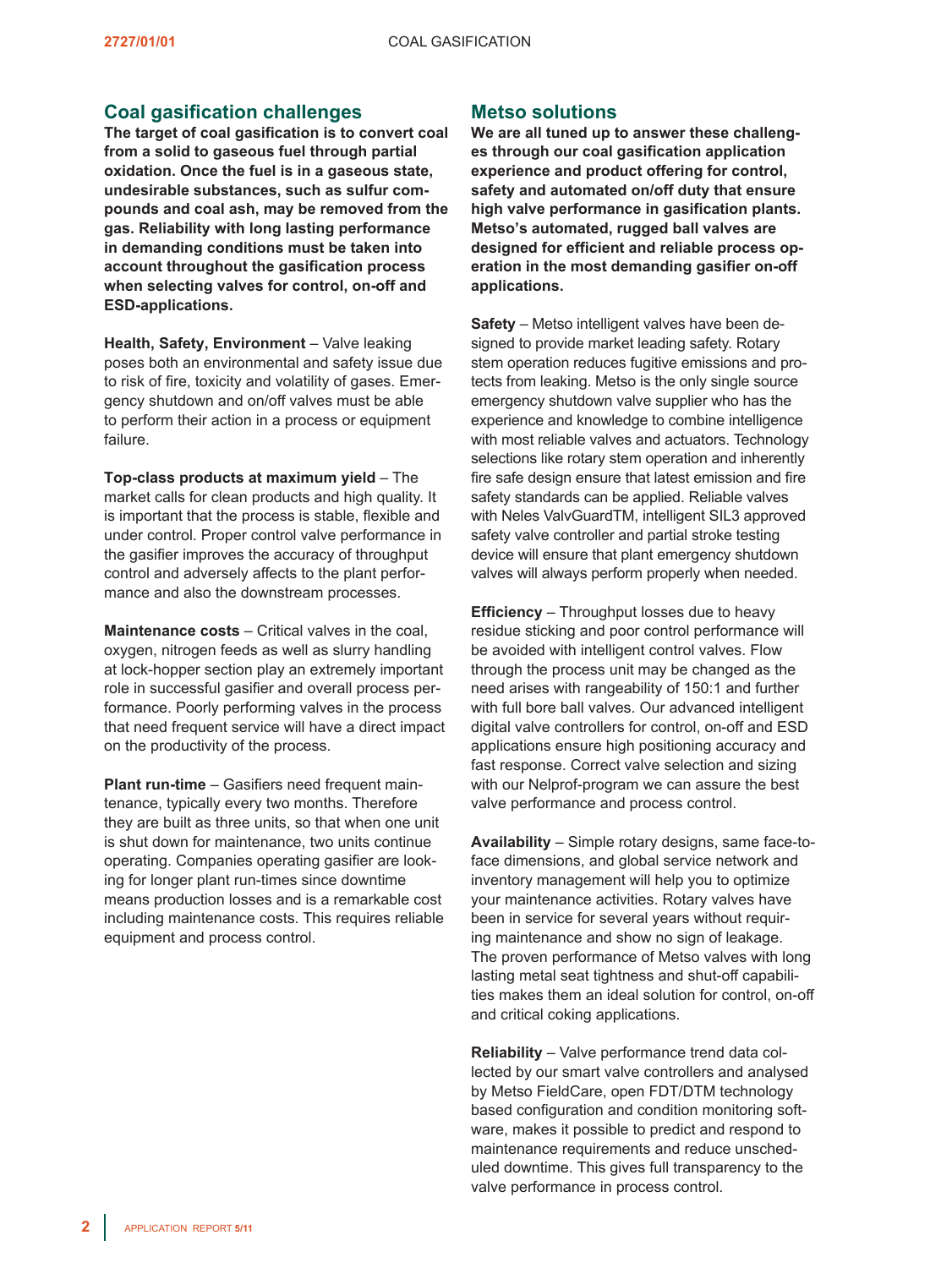#### **Oxygen supply valve (1)**

Challenge – Valves need to provide full compatibility to oxygen service from a design and material point of view, and to provide long term tightness in continuous operation.

**Metso solution** – Trunnion mounted ball valves, depending pressure class requirement; D1F in Class 600 and T2 series in Class 900 and 1500 service, having full metal to metal seats and tungsten carbide hard facing on sealing surfaces, will provide safe and reliable long term operation. Metso material selection is based on international material codes for oxygen service, like BAM, to ensure safety and reliability in process.

**Benefit** – With over 20 years of experience, Metso has manufactured high pressure ball valves with full metal-to-metal sealing capability in Nickel based alloys to oxygen service. Metso offers also a unique powder metallurgical HIP process to produce high quality pressure retaining parts in Ni based alloys. Metso metal seated technology provides long term service-free valve operation with long lasting internal and external valve tightness.



*Trunnion mounted ball valve with intelligent SwitchGuard controller*

#### **Nitrogen supply valves (2)**

**Challenge** – Valves need to provide safety and reliability in isolation service from a design and material point of view, and to provide long term tightness in continuous operation. Valves are in key position to provide safety in separating the coal gasifier from oxygen supply during process.

**Metso solution** – Trunnion mounted ball valves, depending pressure class requirement; D1F in Class 600 and T2 series in Class 900 and 1500 service, having full metal to metal seats and tungsten carbide hard facing on sealing surfaces, will provide safety and maintain reliable long term tight shutoff.

**Benefit** – With long field experience, Metso has manufactured high pressure ball valves with full metal-to-metal sealing capability to safe and reliable long term tightness and performance.

#### **Coal feed valves (3)**

**Challenge** – Coal powder feed into reactor creates challenging conditions for frequently cycling valves to prevent built up in seat and body cavities and to prevent erosion and wear damages on sealing surfaces and in flow ports. Material and coating selection will be challenged by erosive and corrosive service fluid and conditions.

**Metso solution** – Metso has experience for over 40 years in developing and testing materials and hard facing technology in metal seated valves. Metso is a leading supplier of valves to severe services, like catalyst handling, sluries containing solids and high temperature applications.

**Benefit** – Hard facing on sealing surface is able to resist hard abrasive particles of flow medium, and maintain valve cycle life and tightness for long service intervals. Valve design especially in seating area provides protection against solids' built up in seat cavity, and seat design provides a scraping effect on sealing surfaces to allow valves maintain tightness under frequent operation. Valves can be equipped with additional flow port lining and protection with AISI 410 series stainless steel removable and easily replaceable liners, to extend valve operation life against wear and erosion in flow pot areas.

#### **Coal slurry lock-hopper valves (4)**

**Challenge** – Coal slurry and cinder water are creating challenging conditions for frequently cycling valves to prevent built up in all cavities and to prevent wear damages on sealing surfaces and in flow ports.

**Metso solution** – Metso sealing technology is based on using Spray and Fused type hard facing on trim parts to maximize the cycle life and wear resistance in liquid base service medium where parts are affected by damages like erosion and corrosion.

**Benefit** – Hard facing on sealing surface is able to resist hard abrasive particles of flow medium, and maintain valve cycle life and tightness for long service intervals. Valve design especially in seating area provides protection against solids' built up in seat cavity, and seat design provides a scraping effect on sealing surfaces to allow valves maintain tightness under frequent operation. Valves can be equipped with additional flow port lining and protection with AISI 410 series stainless steel removable and easily replaceable liners, to extend valve operation life against wear and erosion in flow port areas.